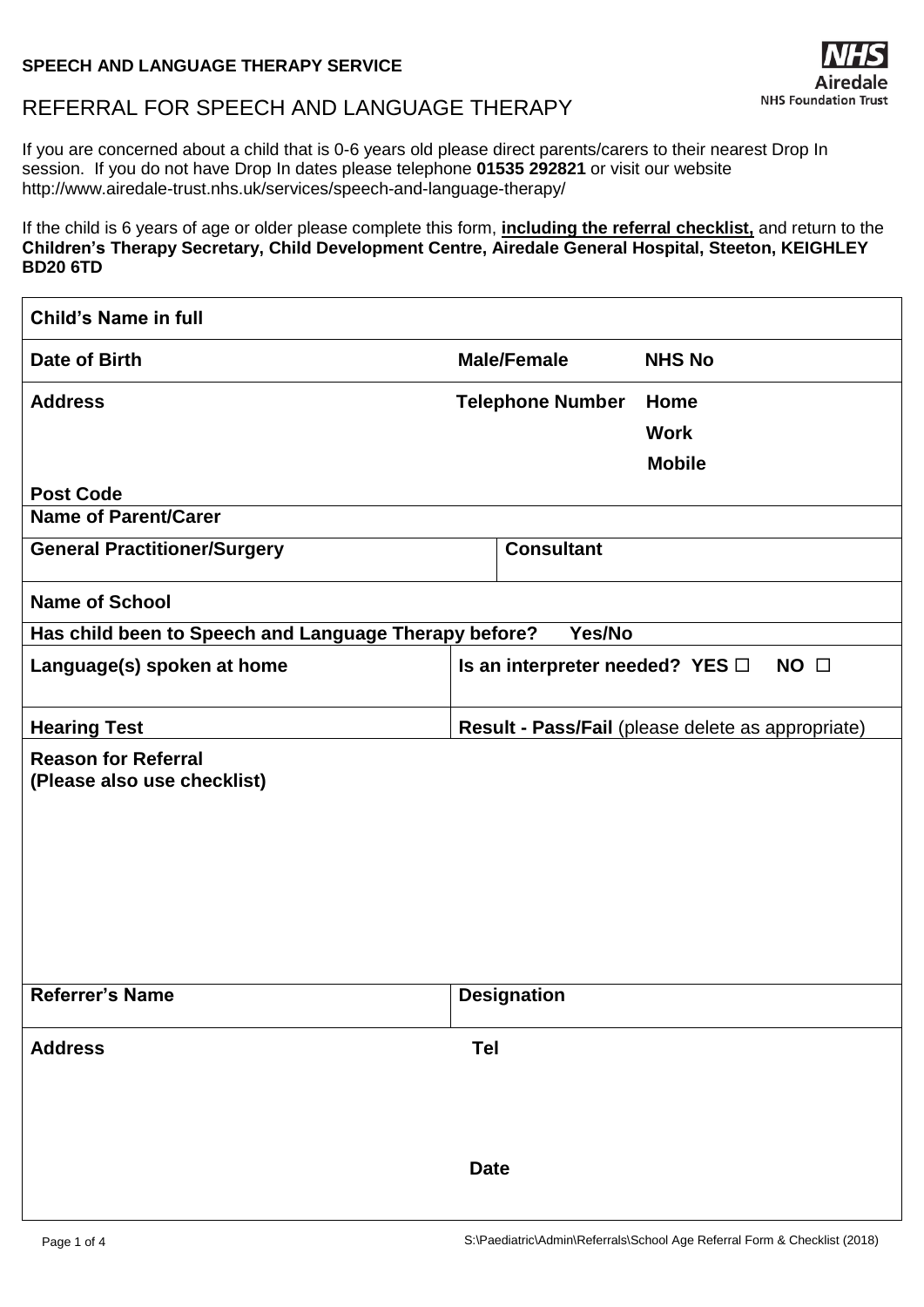

## **SPEECH AND LANGUAGE THERAPY SERVICE REFERRAL INFORMATION**

Any other agencies or professionals involved, e.g. Educational Psychologist, Learning Support, Paediatrician, etc. Please state:

\_\_\_\_\_\_\_\_\_\_\_\_\_\_\_\_\_\_\_\_\_\_\_\_\_\_\_\_\_\_\_\_\_\_\_\_\_\_\_\_\_\_\_\_\_\_\_\_\_\_\_\_\_\_\_\_\_\_\_\_\_\_\_\_\_\_\_\_\_\_\_\_\_\_\_\_\_\_\_\_\_\_\_ \_\_\_\_\_\_\_\_\_\_\_\_\_\_\_\_\_\_\_\_\_\_\_\_\_\_\_\_\_\_\_\_\_\_\_\_\_\_\_\_\_\_\_\_\_\_\_\_\_\_\_\_\_\_\_\_\_\_\_\_\_\_\_\_\_\_\_\_\_\_\_\_\_\_\_\_\_\_\_\_\_\_\_ \_\_\_\_\_\_\_\_\_\_\_\_\_\_\_\_\_\_\_\_\_\_\_\_\_\_\_\_\_\_\_\_\_\_\_\_\_\_\_\_\_\_\_\_\_\_\_\_\_\_\_\_\_\_\_\_\_\_\_\_\_\_\_\_\_\_\_\_\_\_\_\_\_\_\_\_\_\_\_\_\_\_\_

\_\_\_\_\_\_\_\_\_\_\_\_\_\_\_\_\_\_\_\_\_\_\_\_\_\_\_\_\_\_\_\_\_\_\_\_\_\_\_\_\_\_\_\_\_\_\_\_\_\_\_\_\_\_\_\_\_\_\_\_\_\_\_\_\_\_\_\_\_\_\_\_\_\_\_\_\_\_\_\_\_\_\_

## **EDUCATIONAL INFORMATION (If child is in an Educational Setting)**

Describe the level of support currently in place, e.g. one-to-one, small group interventions etc.

| <b>CONSENT</b><br>• I fully understand the reasons for this referral<br>• lagree to this referral |  |  |
|---------------------------------------------------------------------------------------------------|--|--|

 **I agree to assessment information and recommendations about the child's speech, language and communication being shared between the Service, School Staff and Health Professionals**

**Signature of Person with Parental Responsibility**………………………………… **Date**………………

PLEASE RETURN THIS FORM, INCLUDING THE REFERRAL CHECKLIST, TO:

Children's Therapy Secretary Child Development Centre Building 15 Airedale General Hospital **Steeton KEIGHLEY** BD20 6TD

Incomplete Referral Forms / Checklists may be returned to the referrer

Thank you

FOR ADMINISTRATION PURPOSES ONLY

Date received ……………………………………

 $\Box$  Form fully completed

□ Checklist completed

Page 2 of 4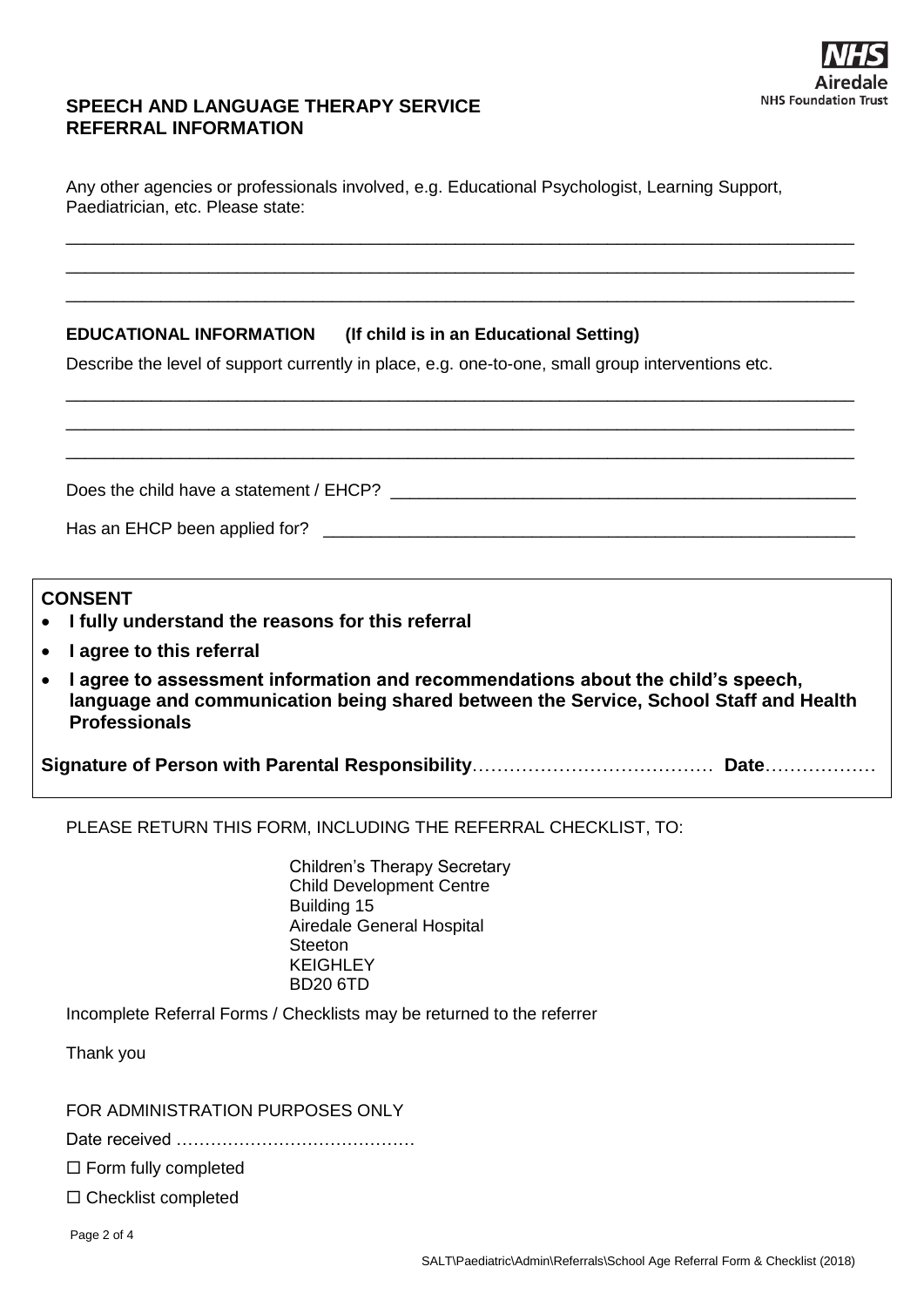## **SCHOOL AGE REFERRAL CHECKLIST**



| Please $\checkmark$ the sections where there are concerns, and give examples                                                                                                                                                                                                                        |  |
|-----------------------------------------------------------------------------------------------------------------------------------------------------------------------------------------------------------------------------------------------------------------------------------------------------|--|
| <b>ATTENTION AND LISTENING</b>                                                                                                                                                                                                                                                                      |  |
| For example: Does s/he struggle to listen to adult instructions while focused on another activity? Is s/he<br>easily distracted? How long can s/he attend to an activity/task?                                                                                                                      |  |
| Your examples:                                                                                                                                                                                                                                                                                      |  |
| <b>UNDERSTANDING</b>                                                                                                                                                                                                                                                                                |  |
| For example: Does s/he wait and follow his/her peers when given a classroom instruction? Does<br>s/he respond to key words but often misses the more complex or subtle language?                                                                                                                    |  |
| Your examples:                                                                                                                                                                                                                                                                                      |  |
|                                                                                                                                                                                                                                                                                                     |  |
|                                                                                                                                                                                                                                                                                                     |  |
|                                                                                                                                                                                                                                                                                                     |  |
| <b>SPOKEN LANGUAGE</b>                                                                                                                                                                                                                                                                              |  |
| For example: Does s/he struggle to explain a recent event or retell a story? Do his/her sentences seem<br>jumbled? Does s/he mix up words like 'his' and 'hers' or 'he' and 'she', or use past tenses like 'catched'<br>instead of 'caught'? Does s/he have difficulty thinking of the right words? |  |
| Your examples:                                                                                                                                                                                                                                                                                      |  |
|                                                                                                                                                                                                                                                                                                     |  |
|                                                                                                                                                                                                                                                                                                     |  |
| <b>USING SPEECH SOUNDS</b>                                                                                                                                                                                                                                                                          |  |
| For example: Does s/he have difficulty pronouncing any words? Please give examples. Does s/he miss<br>out sounds in words, e.g. banana = nana, star = tar? Is his/her speech ever difficult to understand? When?                                                                                    |  |
| Your examples:                                                                                                                                                                                                                                                                                      |  |
|                                                                                                                                                                                                                                                                                                     |  |
|                                                                                                                                                                                                                                                                                                     |  |
| <b>SOCIAL COMMUNICATION</b>                                                                                                                                                                                                                                                                         |  |
| For example: Does s/he know the 'rules' of conversation, e.g. taking turns, eye contact, when to interrupt<br>etc? Does s/he talk repetitively about things that are only of interest to her/him? Does s/he have difficulty<br>relating to children of the same age?                                |  |
| Your examples:                                                                                                                                                                                                                                                                                      |  |
|                                                                                                                                                                                                                                                                                                     |  |